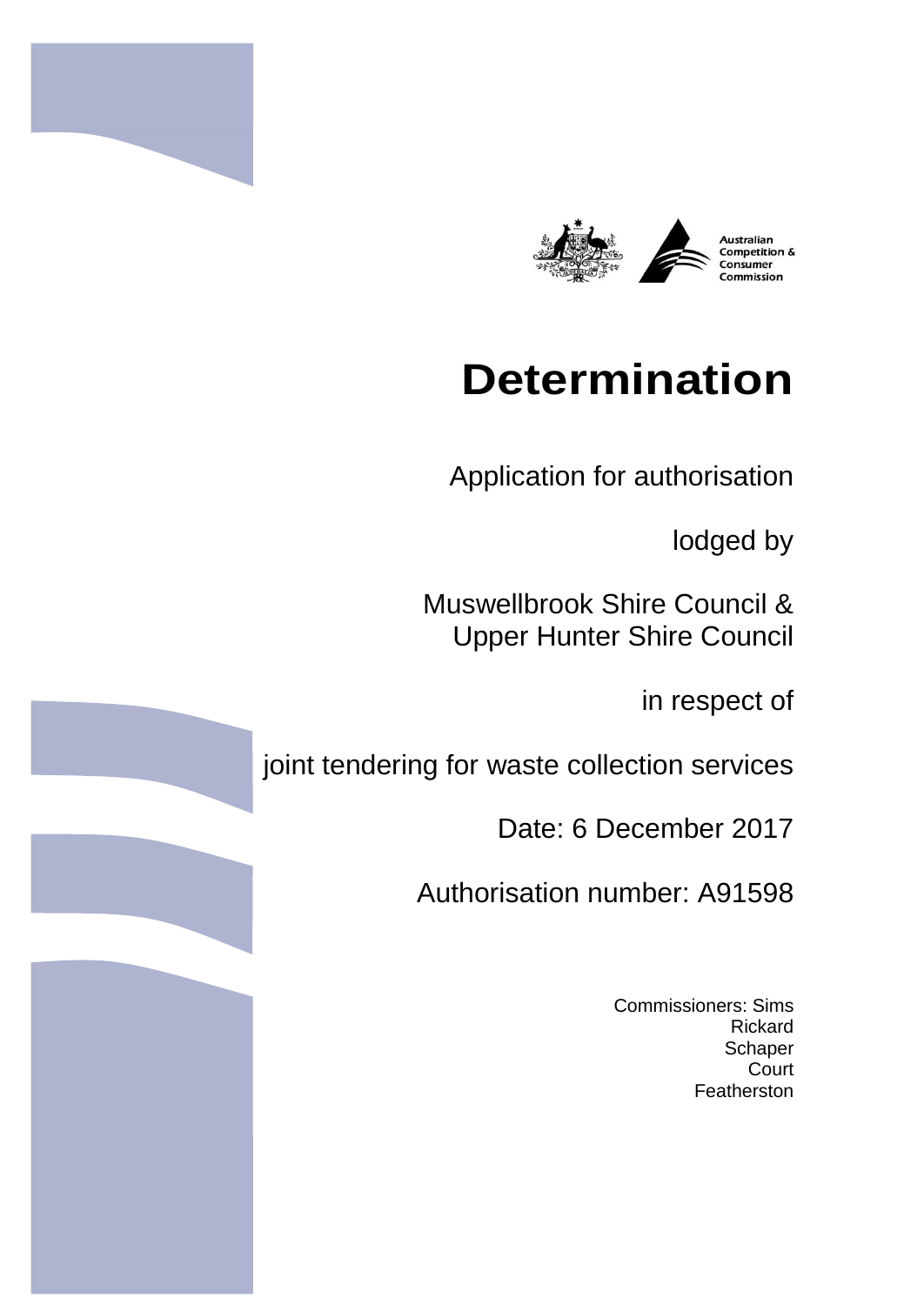# **Summary**

**The ACCC has decided to grant authorisation to Muswellbrook Shire Council and Upper Hunter Shire Council to run a joint tender process in relation to the provision of a range of waste collection and processing services.** 

**The ACCC grants authorisation until 28 December 2033.**

## **The application for authorisation**

- 1. On 25 August 2017, Muswellbrook and Upper Hunter Shire Councils (the **Applicants**) applied for authorisation under subsections 88(1A) and (1) of the *Competition and Consumer Act 2010* (**CCA**) for 16 years to engage in conduct that may contain a cartel provision or may have the purpose or effect of substantially lessening competition within the meaning of section 45 of the CCA.
- 2. Pursuant to s183(2), applications for authorisation under subsections 88(1A) and (1) under consideration by the ACCC on or after 6 November 2017 (that is, the commencement date for recent amendments to the CCA) are treated as applications for authorisation under subsection 88(1) of the CCA.

#### **The proposed conduct**

- 3. The Applicants propose to cooperate in inviting tenders, considering the submitted tenders, and selecting preferred tenderer(s) in relation to:
	- the collection of garbage and organics from the kerbside and its transportation to the Applicants' respective facilities for resource processing or disposal
	- the collection of recyclables from the kerbside, its transport and processing
	- the servicing of public place bins and skip bins, and the collection and transport of waste from these, and
	- the collection and transport of bulky waste

(together, the relevant services<sup>1</sup>) (the **Conduct**).

- 4. While the Applicants anticipate that a common supplier may be chosen for both Councils, each of the Councils will retain the power to select a different supplier from that selected by the other Council, and each Council will enter into a separate contract with the chosen supplier(s).
- 5. The Applicants request authorisation for a period of 16 years, comprising a contract period of 14 years with the option of two one year extensions at the Councils' discretion.

 $\overline{a}$ 1 The Applicants originally sought authorisation for a smaller range of services, but formally requested an amendment of the conduct for which authorisation was sought, to include all services listed here, on 23 October 2017. Further details are available on the ACCC's public register.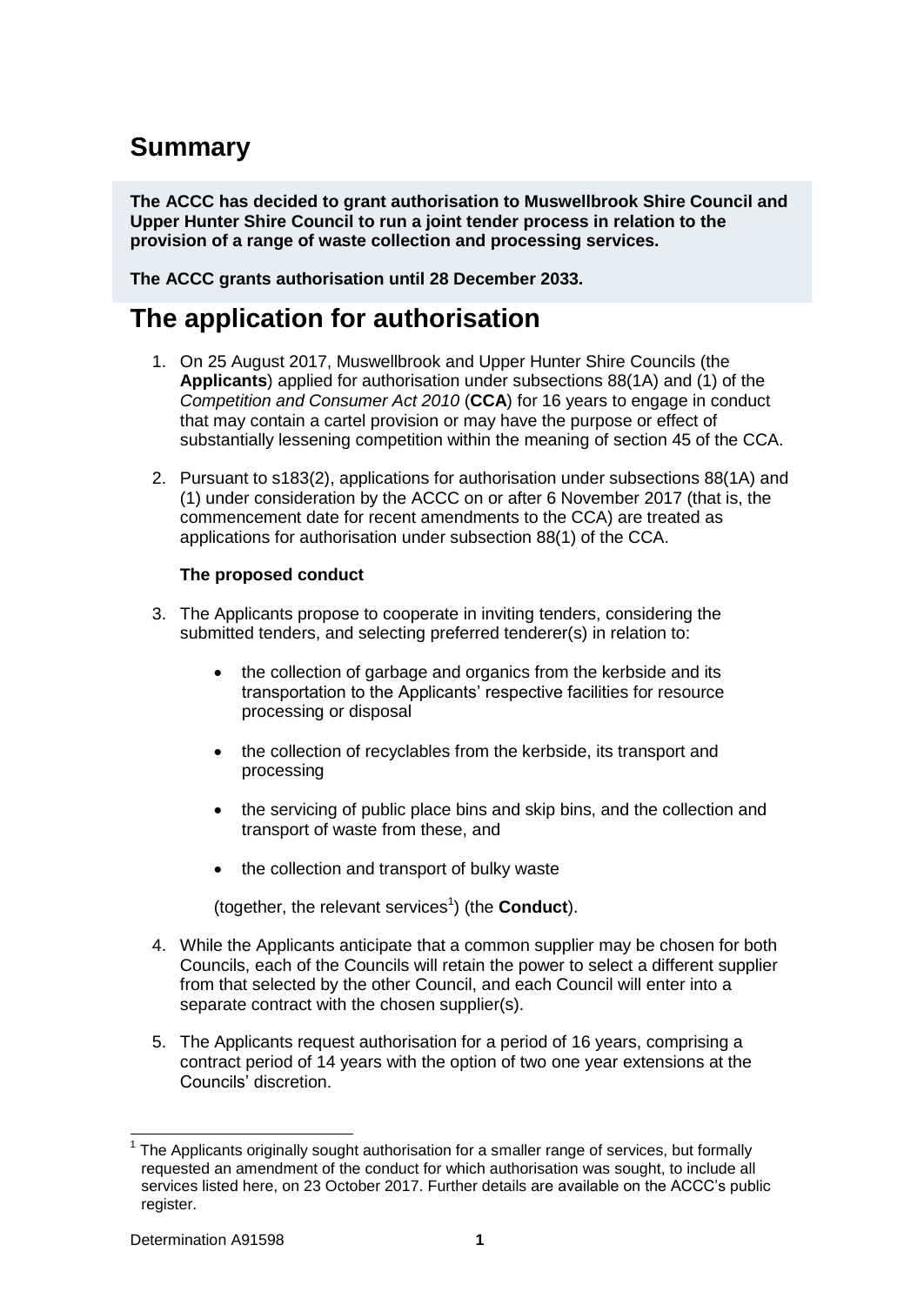6. On 9 November 2017 the ACCC issued a draft determination proposing to grant authorisation to the Conduct for 16 years. A conference was not requested in relation to the draft determination.

#### **Request for interim authorisation**

- 7. The Applicants also requested interim authorisation to enable them to prepare for, invite, and evaluate tenders, and to seek to enter into contractual arrangements, while the ACCC considered the substantive application. The Councils proposed not to enter into any contract until the ACCC determination is made.
- 8. On 9 November 2017 the ACCC granted interim authorisation to allow the Applicants to:
	- prepare tender documentation and invite tenders in relation to the services outlined at paragraph 3 above
	- evaluate tender submissions received
	- prepare tender recommendations for Council executives
	- have Council executives endorse recommendations and
	- negotiate contractual arrangements.
- 9. Interim authorisation commenced immediately and will remain in place until the date the ACCC's final determination comes into effect or until the ACCC decides to revoke interim authorisation.

### **The Applicants**

- 10. The Applicants are responsible for adjoining local government areas, incorporated under the *Local Government Act 1993 (NSW),* located in the Upper Hunter Valley in New South Wales. To date, the Applicants have made separate arrangements in relation to waste collection and processing.
- 11. The population of Muswellbrook Shire is about 16,000, with about 7000  $d$ wellings. $<sup>2</sup>$ </sup>
- 12. The population of Upper Hunter Shire is around 14,000, with about 6500 dwellings.<sup>3</sup>

### **Background**

13. The ACCC has authorised a number of other groups of councils around Australia to jointly tender for waste management services. For example, authorisation was

 $\frac{1}{2}$ 

**[http://www.censusdata.abs.gov.au/census\\_services/getproduct/census/2016/quic](http://www.censusdata.abs.gov.au/census_services/getproduct/census/2016/quickstat/LGA15650?opendocument) [kstat/LGA15650?opendocument](http://www.censusdata.abs.gov.au/census_services/getproduct/census/2016/quickstat/LGA15650?opendocument)** 3

**[http://www.censusdata.abs.gov.au/census\\_services/getproduct/census/2016/quic](http://www.censusdata.abs.gov.au/census_services/getproduct/census/2016/quickstat/LGA17620?opendocument) [kstat/LGA17620?opendocument](http://www.censusdata.abs.gov.au/census_services/getproduct/census/2016/quickstat/LGA17620?opendocument)**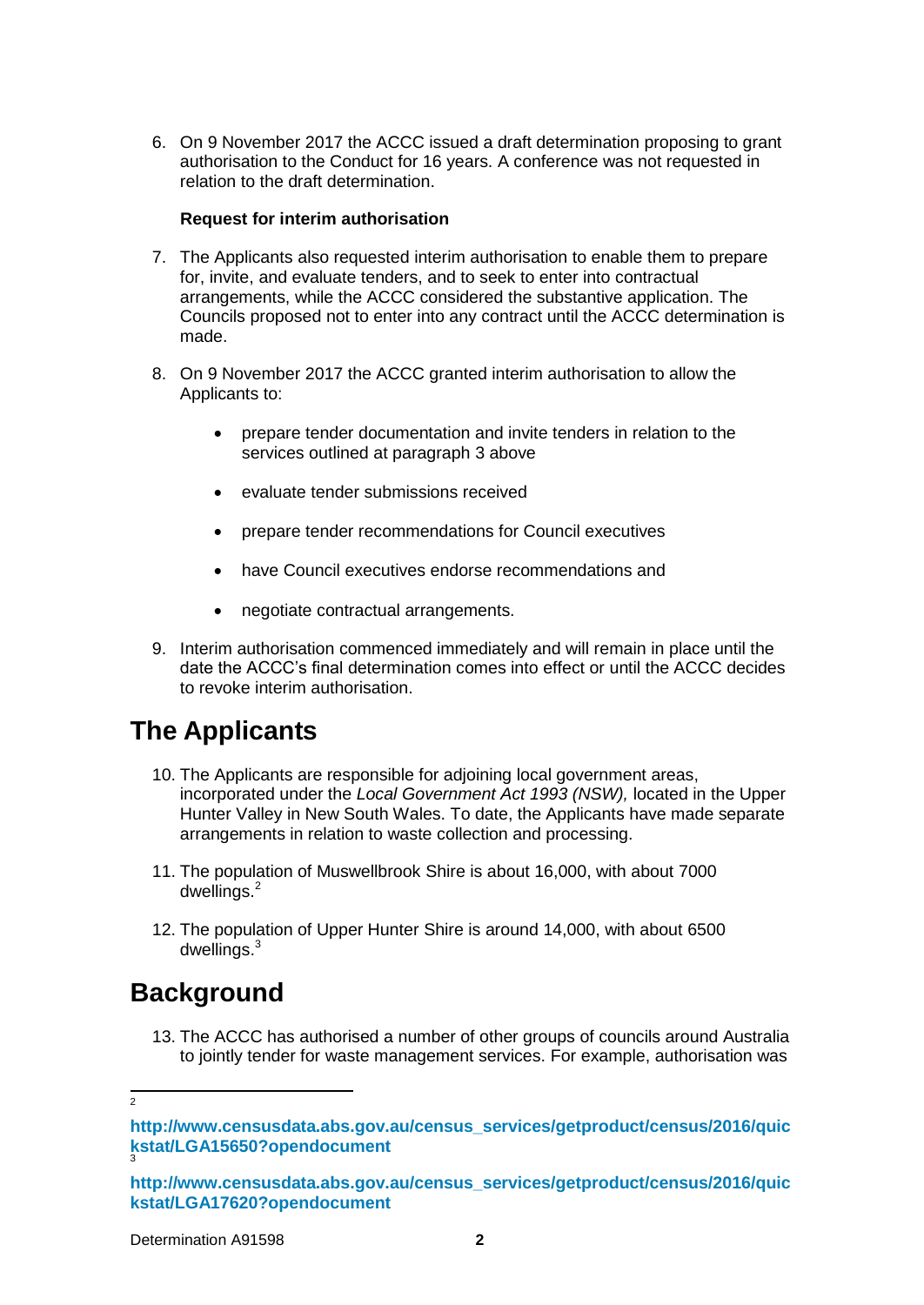granted to nearby Hunter region councils, Cessnock City Council, Maitland City Council and Singleton Council, in July 2015, for 16 years to allow them to conduct a joint tender process for the collection and processing of organic waste and the collection and delivery of bulky waste services.

14. Previous authorisations concerning joint tendering for waste collection services have typically been granted for periods ranging from 5 to 21 years.

### **Consultation**

- 15. The ACCC has invited submissions from 19 interested parties including waste collection companies, industry associations and government bodies seeking comment on the application for authorisation.
- 16. Prior to the draft determination, one submission was received in response from the Waste Contractors & Recyclers Association of NSW (**WCRA**).<sup>4</sup> WCRA supports the application on the basis that:
	- tenders are advertised and awarded strictly for the services requested in the authorisation application as amended
	- it is the expectation of the WCRA that if any additional services are to be awarded, these will be the subject of another competitive, widely advertised tender process, and
	- the process follows the NSW Environment Protection Authority (**EPA**) service timelines and model collection contracts, and all tender documents comply with the NSW Domestic Waste Code of Practice and the NSW EPA Better Practice Guide for Waste Management in Multi-Unit Dwellings.
- 17. The ACCC invited submissions in response to the draft determination. No submissions were received.
- 18. Further information in relation to the application for authorisation, including any public submissions received by the ACCC, may be obtained from the ACCC's website **[www.accc.gov.au/authorisations](http://www.accc.gov.au/authorisations)**.

# **ACCC assessment**

- 19. Pursuant to subsections 90(7) and 90(8), the ACCC must not make a determination granting authorisation in relation to conduct unless it is satisfied in all the circumstances that the conduct would result or be likely to result in a benefit to the public and the benefit to the public would outweigh the detriment to the public that would result or be likely to result from the conduct.<sup>5</sup>In its assessment of the application the ACCC has taken into account:
	- the application and submissions received from the applicant and interested parties; 6

 $\overline{\phantom{a}}$  $4$  Two submissions were in fact received from the WCRA with the latter referring to the amended conduct. Both versions of the submission are available on the ACCC's public register.

 $5$  As a cartel provision applies to the proposed conduct, subsection 90(7)(a) does not apply: section 90(8).

<sup>6</sup> Please see the ACCC's Public Register for more details, including a list of parties consulted.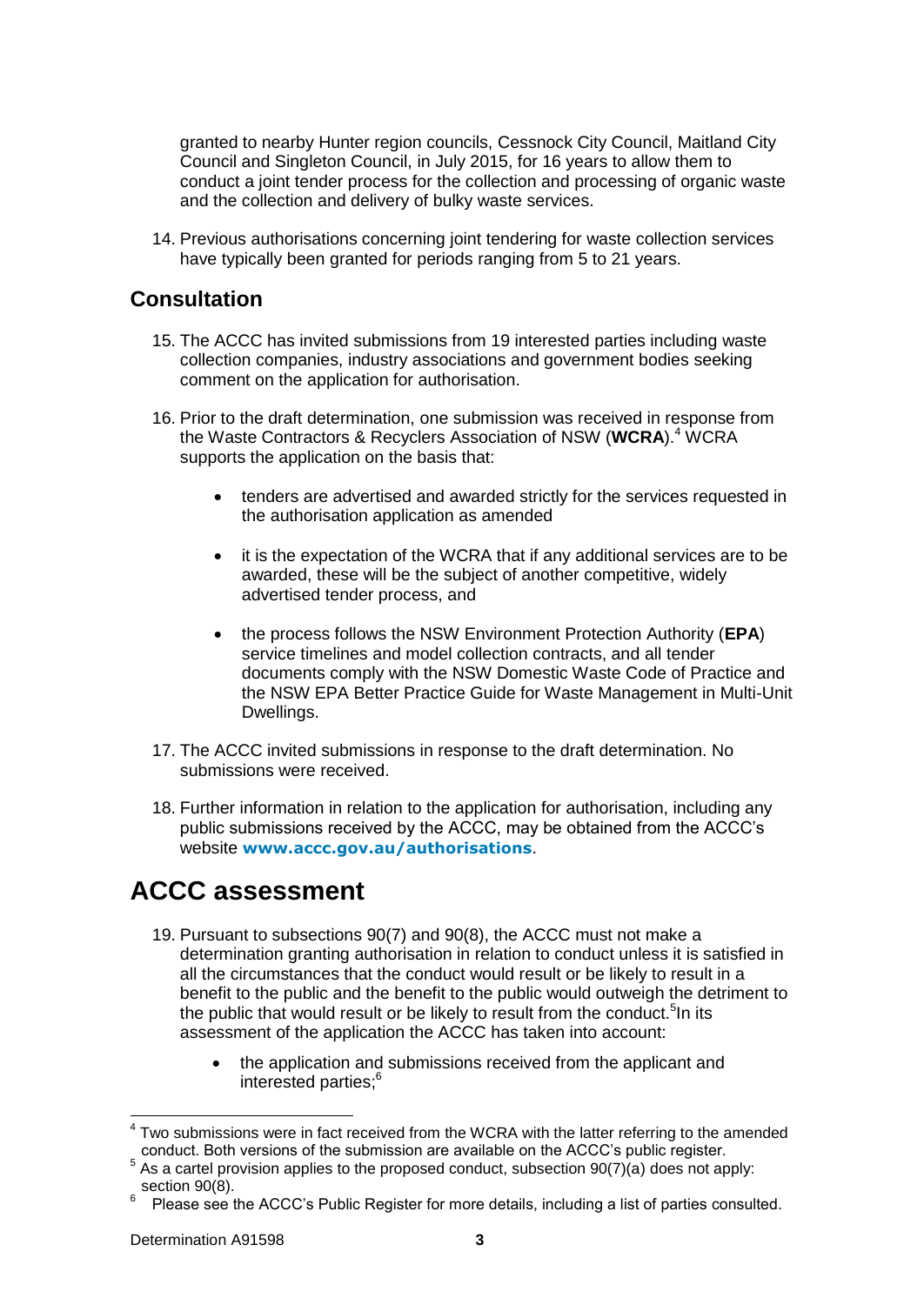- $\bullet$  the likely future without the Conduct that is the subject of the application.<sup>7</sup> In particular, the ACCC considers that, absent the Conduct, it is likely that the Applicants will continue to separately tender for a provider (or providers) of the required services independently of each other;
- the relevant areas of competition likely to be affected by the Conduct, particularly competition between suppliers of waste collection, transport and processing services in the Hunter region; and
- the 16 year authorisation period requested.

### **Public benefits**

20. The Applicants claim the Conduct will result in the following public benefits:

- environmental benefit through reduction of greenhouse gas emissions as a result of optimising the use of collection vehicles
- cost savings to the Applicants achieved through economies of scale from one contractor servicing both areas, flowing through to increased resources available to residents of the Councils
- cost savings to the Applicants in administrative, legal, preparation and evaluation costs in relation to the tender process
- economies of scale resulting in a more robust and consistent education program for residents, which will foster better management of wastes, separation of recyclable items, and the conservation of resources.
- 21. The ACCC is satisfied based on the information before it that the Conduct is likely to result in some public benefit from:
	- transaction cost savings for the Applicants (in calling for a single tender) and for suppliers of waste collection, transport and processing services (in reducing the number of tendering services in which they will be required to participate)
	- the possibility of improved efficiency through aggregating demand and appointing a single supply arrangement, should the Applicants choose a common supplier as anticipated
	- the possibility of improved environmental outcomes, to the extent it assists divert waste from landfill into alternative waste and resource recovery programs and/or reduced greenhouse gas emissions through more efficient use of collection vehicles.

### **Public detriments**

- 22. The Applicants submit that the Conduct will not result in any public detriment, because:
	- the public tender process will afford all potential service providers the opportunity to respond

 $\frac{1}{7}$ For more discussion see paragraphs 5.20-5.23 of the ACCC's Authorisation Guidelines.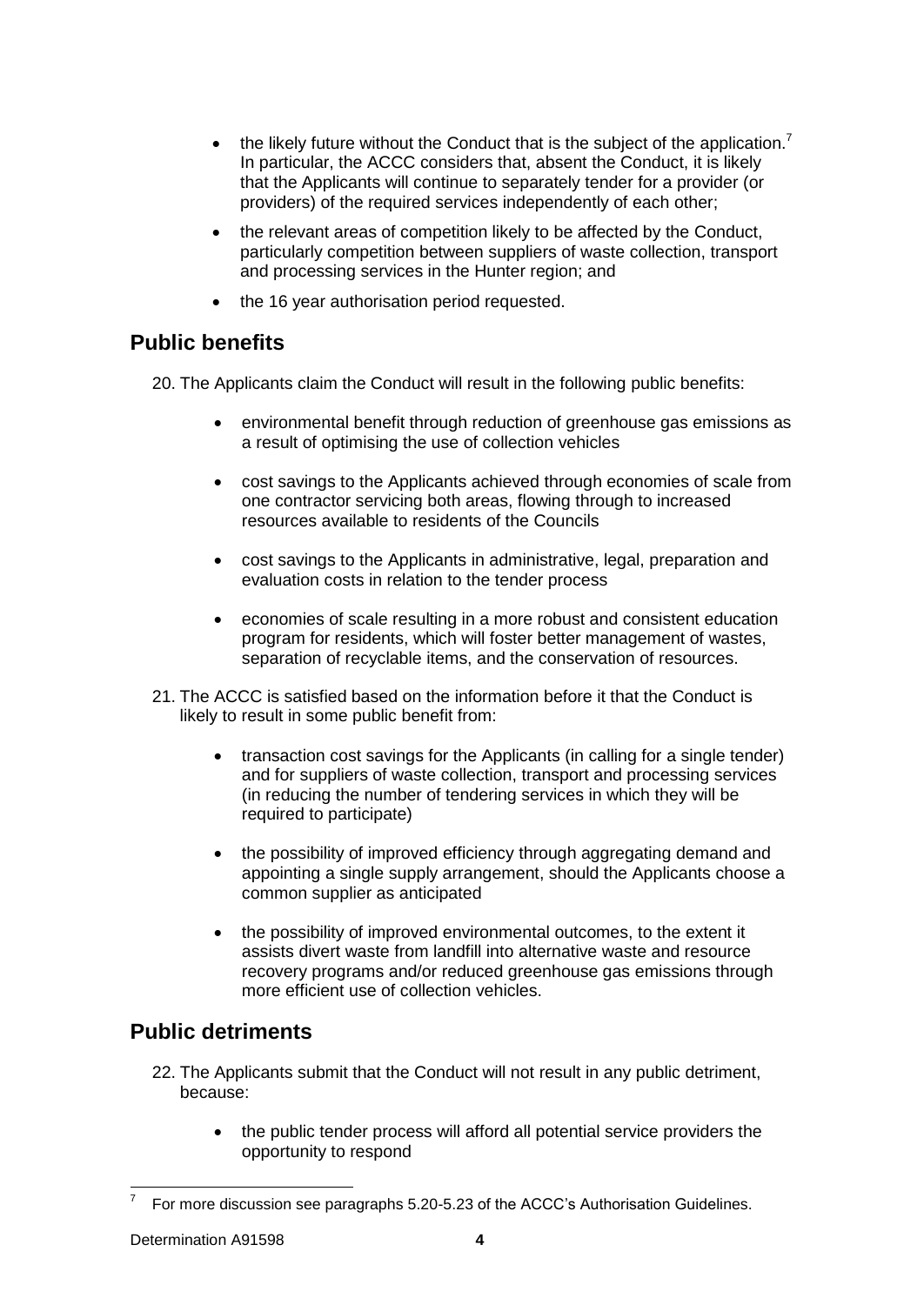- the tendering process is to be conducted in accordance with Section 55 of the *NSW Local Government Act* 1993
- the contract term sought is in line with normal industry practice, and will provide sufficient time for the successful bidder to amortise capital investment in collection vehicles and to allow sufficient notice of a further tendering process to solicit another round of competitive bids.
- 23. The ACCC considers that the Conduct is likely to result in minimal, if any, detriment since:
	- both councils are relatively small, and therefore the Conduct is unlikely to have a significant effect on the ability of any waste services company to remain in the market
	- the tender process will enable competition between waste collection service providers to win the contract, and
	- the process is to be open to all suitably qualified operators and/or suppliers to bid for the contracts, and will follow state government guidelines.

#### **Balance of public benefit and detriment**

24. For the reasons outlined in this determination, the ACCC considers that the Conduct is likely to result in public benefit that would outweigh any public detriment, including from any lessening of competition.

# **Determination**

#### **The application**

- 25. Application A91598 was made using a Form B, under subsections 88(1) and 88(1A) of the CCA seeking authorisation to engage in conduct to which certain provisions of Part IV of the CCA would or might apply.
- 26. On 6 November 2017, a number of amendments to the CCA came into effect, including changes to the authorisation provisions in Division 1 of Part VII of the CCA. Pursuant to section 182(2), these changes apply to applications for authorisation under consideration by the ACCC on or after 6 November 2017. Accordingly, the CCA as amended will apply to this application, notwithstanding that it was lodged with the ACCC prior to the amendments coming into effect. Applications for authorisation under subsections 88(1A) and (1) are treated as applications for authorisation under subsection 88(1) of the CCA as amended.
- 27. The Conduct involves the Applicants cooperating in inviting tenders, considering the submitted tenders, and selecting preferred tenderer(s) in relation to:
	- the collection of garbage and organics from the kerbside and its transportation to the Applicants' respective facilities for resource processing or disposal
	- the collection of recyclables from the kerbside, their transport and processing